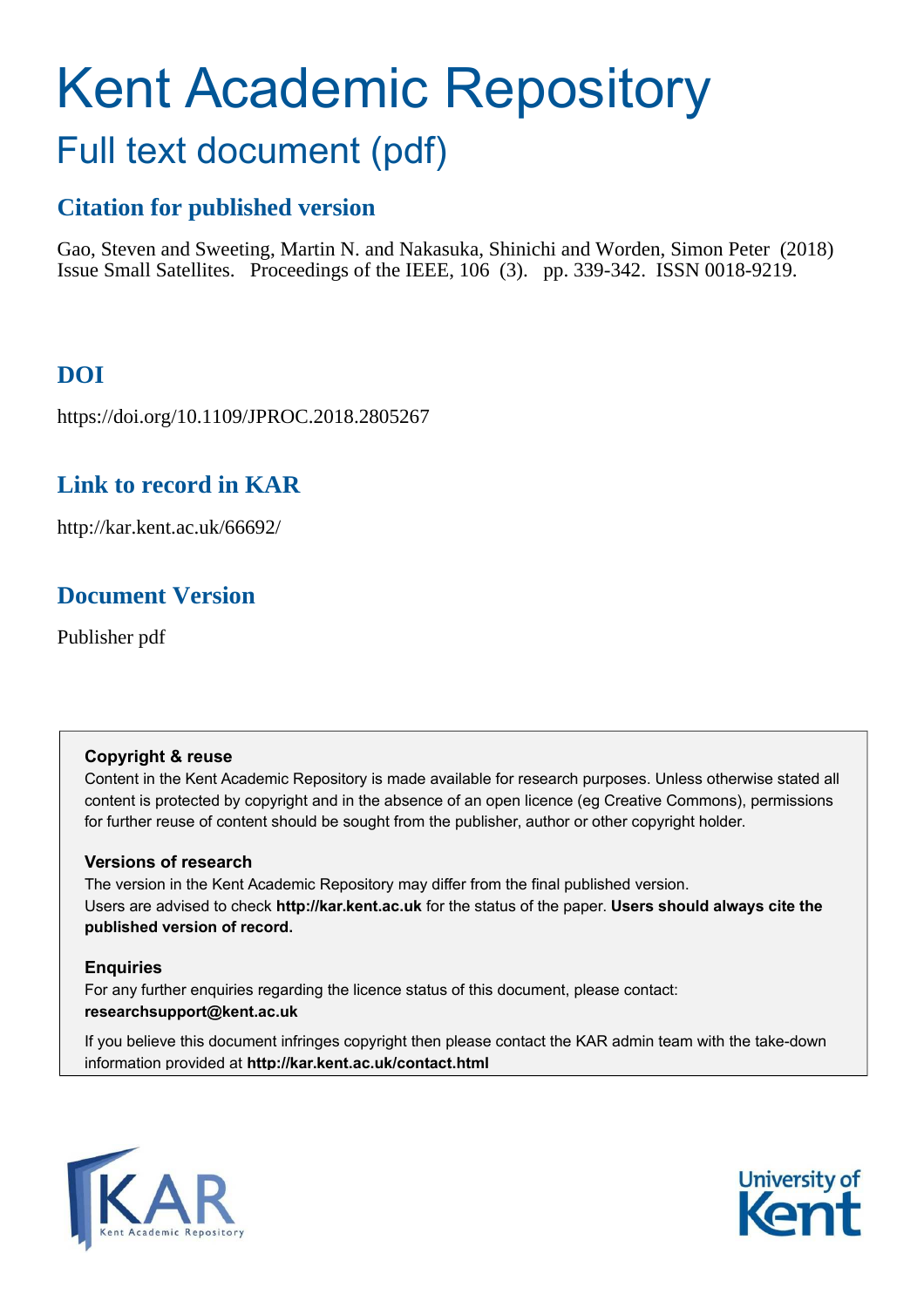# **Small Satellites**

By STEVEN GAO, Senior Member IEEE *Guest Editor*

MARTIN N. SWEETING, Member IEEE *Guest Editor*

#### SHINICHI NAKASUKA

*Guest Editor*

SIMON PETER WORDEN

*Guest Editor*

#### **I. INTRODUCTION**

Small satellite is a disruptive technology in space industries. Traditionally, space industries were dominated by satellites which have thousands of kilograms and are bulky and expensive. Small satellites denote a new generation of miniaturized satellites which, by taking advantages of modern technologies (e.g., integrated circuits, digital signal processing, MEMS, and additive manufacturing), can achieve a signifi-

cant reduction in volume, mass, development time, and cost of satellites. During recent decades, small satellites, including CubeSats, NanoSats, MiniSats, and Micro-Sats, have undergone rapid developments, and are playing an increasingly larger role in exploration, technology demonstration, scientific research, and education. These miniature satellites provide a low-cost platform for missions, including planetary space exploration, Earth observations, fundamental Earth and space science, and developing precursor science instruments like laser communications and millimeterwave communications for intersatellite and intrasatellite links, and autonomous movement capabilities. They also allow educators an inexpensive means to engage students in all phases of satellite development, operation, and exploitation through real-world, hands-on research and devel-

This special issue presents the state of the art in small satellites, including their development, the advanced technologies that support them, and their applications in remote sensing, Earth observation, technology demonstration, and science missions.

opment experience on rideshare launch opportunities. A number of miniaturized satellites can form spaceborne wireless sensor networks in the space, which are also going to play an important role in Internet of Space (IoS) of the future.

This special issue covers the most recent developments in small satellites. This special issue includes 11 invited papers covering different aspects of small satellites, spanning topics from a comprehensive review of small satellite development, to advanced technologies such as propulsion technology, attitude

control thruster, advanced antennas for wireless systems, radar technology, advanced energy storage systems, robotics and autonomous system (RAS) technologies, satellite formation flying, onboard processing, deployable structures, and science applications such as thermospheric variations from global navigation satellite systems (GNSSs) and accelerometer measurements on small satellites.

### **II. OVERVIEW OF THE SPECIAL ISSUE**

The issue starts with the review paper "Modern Small Satellites-Changing the Economics of Space" by Sweeting. This paper reviews the history of small satellite development and then summarizes their present capabilities and applications. This is followed by a look at the future technology trends that small satellites can exploit-both in Earth orbit and for exploration of the solar system. The paper also includes many examples of different types of small satellites.

The paper "Space Propulsion Technology for Small Spacecraft" by Krejci and Lozano discusses the different propulsion principles applicable to small satellites, and presents a classification of available propulsion solutions, including a variety of different chemical and EP systems of varying

Digital Object Identifier: 10.1109/JPROC.2018.2805267

<sup>0018-9219 © 2018</sup> IEEE. This work is licensed under a Creative Commons Attribution 3.0 License. For more information, see http://creativecommons.org/licenses/by/3.0/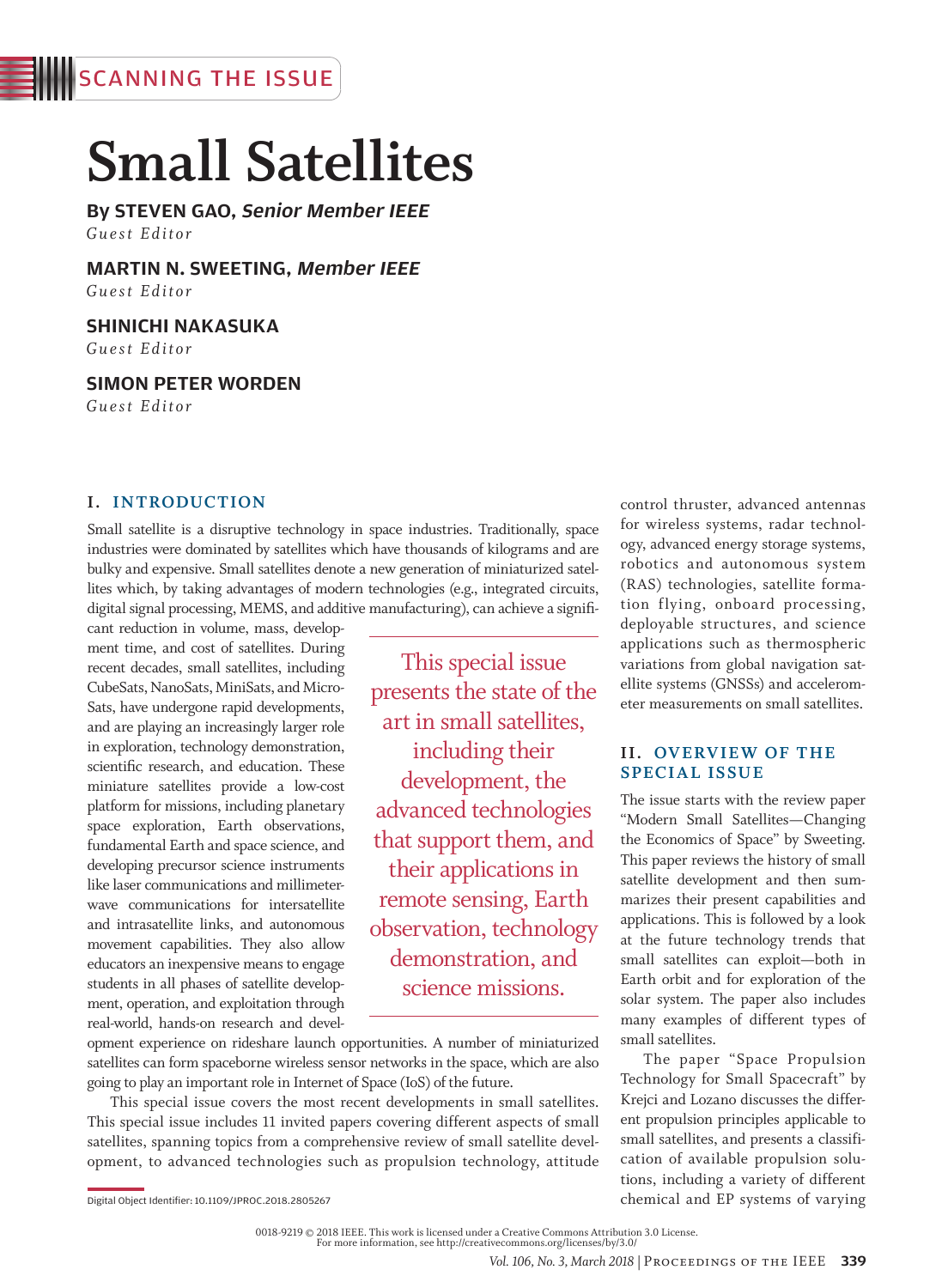complexity and performance. A discussion of the predominant scaling laws for miniaturization of different propulsion systems is given, identifying the limiting factors in miniaturization on thruster, and system level is given. Based on this, a section discussing the propulsion related requirements and state-of-the-art technologies for the extreme cases of chip and membrane satellites, and infinite specific impulse missions are discussed.

The paper "Development and Testing of a 3-D-Printed Cold Gas Thruster for an Interplanetary CubeSat" by Lightsey *et al.* describes the development and testing of a cold gas attitude control thruster produced for the Bio-Sentinel spacecraft, a CubeSat that will operate beyond Earth orbit. The thruster will reduce the spacecraft rotational velocity after deployment, and for the remainder of the mission it will periodically unload momentum from the reaction wheels. The design, development, and test campaign for the thruster system are presented.

The paper "Advanced Antennas for Small Satellites" by Gao et al. presents a comprehensive review of recent development in antennas for wireless systems onboard small satellites (MiniSats, MicroSats, NanoSats, CubeSats). Antenna is one of the key components onboard small satellites as its design determines the performance of all the wireless systems including telemetry, tracking and control, high-speed data downlink, navigation, intersatellite communications, intrasatellite communications, wireless power transfer, radars and sensors, etc. Many recent examples of advanced antennas for small satellite applications are shown and discussed. A conclusion and future development in antennas for small satellites are given in the end.

The paper "Radar Technologies for Earth Remote Sensing from CubeSat Platforms" by Peral *et al.* reviews the state of the art and future developments of CubeSat radar missions for Earth remote sensing and the implications for NASAís current and future

Earth Science program. Space-based radar observations have transformed our understanding of Earth over the last several decades. The key enabling technologies for RF, digital and antennas are surveyed, as well as the evolution of the CubeSat avionics, in the aspects that mostly impact radar development, namely power, volume, and attitude control and knowledge and precision orbit determination (POD). Various radar applications that could benefit from low-cost CubeSat platforms, such as altimetry, sounding, precipitation profiling, scatterometry, synthetic aperture radar (SAR), and interferometric SAR (InSAR) are discussed.

The paper "Energy Storage Technologies for Small Satellite Applicationsî by Chin *et al.* provides a general review of performance capabilities of state-of-the-art lithium-ion battery technologies. With advances in Cube-Sat technologies, the power and energy demands have also increased dramatically, necessitating the need for larger deployable solar arrays, lower power electronics, efficient energy storage systems, and even energy transfer/harvesting systems. In terms of energy storage, more advanced battery chemistries with higher energy densities and higher power capabilities over a wider operating temperature range are also a fundamental need. Other advanced energy storage systems for small satellite applications are also discussed.

The paper "Robotics and AI-Enabled On-Orbit Operations With Future Generation of Small Satellites" by Nanjangud *et al.* provides an overview of the robotics and autonomous system (RAS) technologies that enable robotic on-orbit operations (O3) on SmallSat platforms. The low cost and short lead time of small satellites have led to their use in science-based missions, Earth observation, and interplanetary missions. They are also key instruments in orchestrating technological demonstrations for O3 such as inspection and spacecraft servicing with planned roles in active debris removal and on-orbit assembly. Major RAS topics such as sensing and perception; guidance, navigation & control (GN&C) microgravity mobility and mobile manipulation; and autonomy are discussed from the perspective of relevant past and planned missions.

The paper "A Survey on Formation Control of Small Satellites" by Liu and Zhang comprehensively reviews the state-of-the-art development in formation control of small satellites, including satellite formation flying, distributed satellite systems, and fractionated satellite formation. Various formation control architectures and methods of small satellites are introduced. Coordinative control of multiple small satellites is also reviewed, covering coordinative control of satellite formation, coordinative attitude control of satellite formation, and coordinative coupled attitude and orbit control of satellite formation.

The paper "Onboard Processing" With Hybrid and Reconfigurable Computing on Small Satellites" by George and Wilson surveys the challenges and opportunities of onboard computers for small satellites and focuses upon new concepts, methods, and technologies that are revolutionizing their capabilities, in terms of two guiding themes: hybrid computing and reconfigurable computing. Due to the increasing demands of onboard sensor and autonomous processing, one of the principal needs and challenges for future spacecraft is onboard computing. With new technologies, such as CHREC Space Processor (CSP), it demonstrates how system designers can exploit hybrid and reconfigurable computing on small satellites to harness these advantages for a variety of purposes, and it highlight several recent missions by NASA and industry that feature these principles and technologies.

The paper "Deployable Techniques for Small Satellites" by Miyazaki provides an overview of the past and current research and development of a deployable structure for small satellites, and discusses the future of a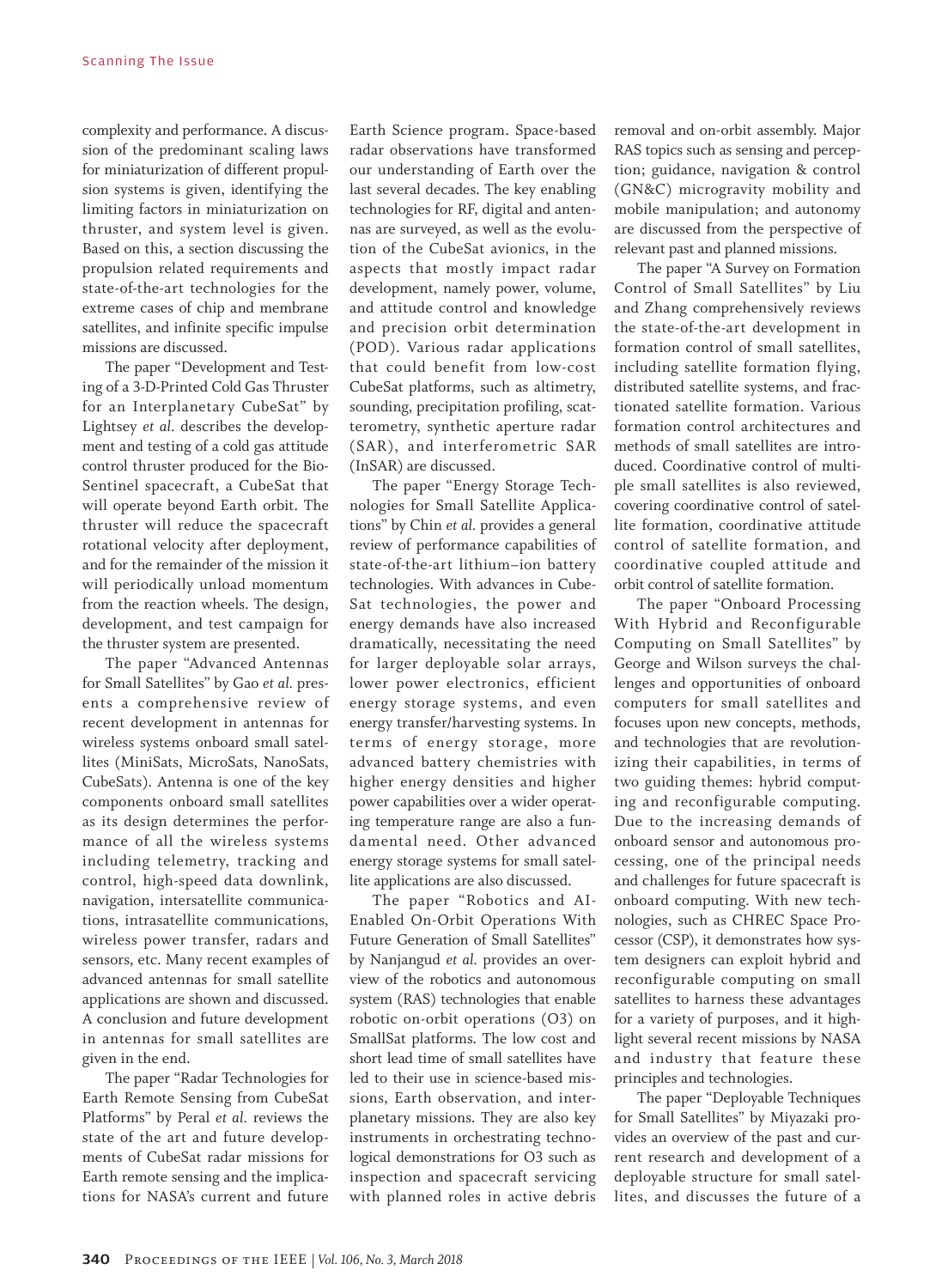deployable structure for small satellites. A deployable structure serves an important function in small satellites as their performance is improved steadily. Larger deployable solar array paddles are expected as the satellite requires a larger amount of electric power. The synthetic aperture radar (SAR) system for small satellites requires a deployable antenna. Many examples of deployable structures are discussed.

The paper "Thermospheric Variations From GNSS and Accelerometer Measurements on Small Satellites" by

**ABOUT THE GUEST EDITORS**

**Steven Gao** (Senior Member, IEEE) received the Ph.D. degree from Shanghai University, China.

He is a Professor and Chair of RF and Microwave Engineering, and the Director of Postgraduate Research at the School of Engineering and Digital Arts, University of Kent, Canterbury, U.K. He coedited/coauthored two books including Space Antenna Handbook (New York, NY, USA: Wiley, 2012) and Circularly Polarized Antennas (New York, NY,

USA: Wiley-IEEE, 2014), over 300 papers and four patents. His main areas of expertise are in smart antenna, phased array, small antennas, MIMO, broadband and multiband antennas, RF front ends, FSS, and their applications into satellite communication, small satellites, 5G mobile communications, and radars.

Prof. Gao is an Associate Editor of four journals including the IEEE TRANSACTIONS ON ANTENNAS AND PROPAGATION, Radio Science, IEEE ACCESS, and *I*ET Circuit, Devices and Systems; and the Editor-in-Chief for Wiley Book Series on "Microwave and Wireless Technologies." He was a Distinguished Lecturer of the IEEE Antennas and Propagation Society (2014-2016), General Chair of the 2013 Loughborough Antenna and Propagation Conference, a Guest Editor of the IEEE TRANSACTIONS ON ANTENNAS AND PROPAGATION Special Issue on "Antennas for Satellite Communication" (2015), and a Guest Editor of the IET Circuits, Devices & Systems Special Issue on ªPhotonic and RF Communications Systemsº (2014). He is a member of the editorial boards of the International Journal of Space Science and Engineering, the International Journal of RF and Microwave Computer-Aided Engineering, IET Circuits, Devices and Systems, Chinese Journal of Electronics, Chinese Journal of Radio Science, etc. He was a Plenary Speaker at AES'2014, an Invited Speaker at IWA'2017 (Greece), UCMM'2017 (U.K.), IWAT'201 (Sydney, 2014), SOMIRES'2013 (Japan, 2013), APCAP'2014 (China, 2014), etc. He is a Fellow of the Institution of Engineering and Technology (IET), U.K., and the Royal Aeronautical Society, U.K. He received the 2017 CST University Publication Award for a paper in the IEEE TRANSACTIONS ON ANTENNAS AND PROPAGATION, and the 2016 IET Premium Award for the Best Paper in IET Microwave, Antennas and Propagation.

**Martin N. Sweeting** (Member, IEEE) received the B.Sc. and Ph.D. degrees in electronic engineering from the University of Surrey, Guildford, U.K.

In 1985, he founded a spinoff University company (SSTL), Guildford, U.K., which has since designed, built, launched, and operated in orbit 54 nanosatellites, microsatellites, and minisatellites, including the international Disaster Monitoring Constellation (DMC) and additionally the 34



Jin *et al.* presents an overview of past and present developments and efforts in sensing and modeling thermospheric density and wind variations are presented, as well as the future challenges and perspectives for GNSS and accelerometers on small satellites. Monitoring and understanding geophysical processes in the thermosphere is primordial for space physics, low Earth orbiters, and groundbased technologies. GNSS a nd accelerometers on small satellites can sense neutral density and wind variations with unprecedented accuracy,

which contribute to understanding of thermospheric variations and improving the current empirical and physical models.

#### **Acknowledgement**

The Guest Editors would like to thank all authors and reviewers for their contributions to this Special Issue. This issue would not have been possible without the support from Prof. S. E. Barbin, University of Sao Paulo, Brazil. They would also like to thank the editorial team, in particular V. Damle, J. Sun, and H. J. Trussell, for their support.

navigation payloads for the European Galileo operational constellation. He is Executive Chairman of SSTL with 550 staff and a distinguished professor at the University of Surrey leading the academic Surrey Space Centre researching advanced small satellite concepts and techniques.

Sir Martin has been appointed OBE (Officer of the British Empire) and knighted by HM The Queen, and has received the prestigious von Karman Wings Award from CalTech/JPL in the United States. In 2014, he received the Chinese Academy of Sciences/COSPAR Jeoujang Jaw Award recognizing his contribution to international space development. In 2016, he was identified as one of the U.K.'s 20 most influential engineers. In 2017, he was listed as one of the 500 most influential people in the United Kingdom. He is a Fellow of the Royal Society (the U.K. Academy of Sciences) and a Fellow of the Royal Academy of Engineering, who has pioneered rapidresponse, low-cost and highly capable small satellites utilizing modern consumer (COTS) electronics devices to change the economics of space.

**Shinichi Nakasuka** graduated from the University of Tokyo, Tokyo, Japan, in 1983 and received the Ph.D. degree from the University of Tokyo, in 1988.

He joined IBM Research during 1988-1990. Then, he was working for the Department of Aeronautics and Astronautics, University of Tokyo, as a Lecturer in 1990 and an Associate Professor in 1993, where he has been a Professor since 2004. His



research interests include micro/nano/picosatellites, navigation/guidance/ control of spacecraft, novel space systems, autonomy and intelligence for space systems. He developed and launched the world first CubeSat "XI-IV" in 2003, and since then has successfully launched eight micro/nano/picosatellites for Earth observation, communication, and deep space missions.

Prof. Nakasuka is a member of the Japan Society for Aeronautical and Space Sciences (JSASS), the Society of Instrument and Control Engineers (SICE), and the International Academy of Astronautics (IAA), and was the Chairperson of the IFAC Aerospace Technical Committee. He has been a member of the Space Policy Committee of the Japanese Cabinet Office since 2012.

**Simon Peter ªPeteº Worden** was born in 1949 in Michigan, USA. He received the B.Sc. degree in physics and astronomy from the University of Michigan, Ann Arbor, MI, USA and the Ph.D. degree in astronomy for the University of Arizona, Tucson, AZ, USA.

He is the Chairman of the Breakthrough Prize Foundation and Executive Director of the foundation's "Breakthrough Initiatives." Prior to joining the Breakthrough Prize Foundation, he was